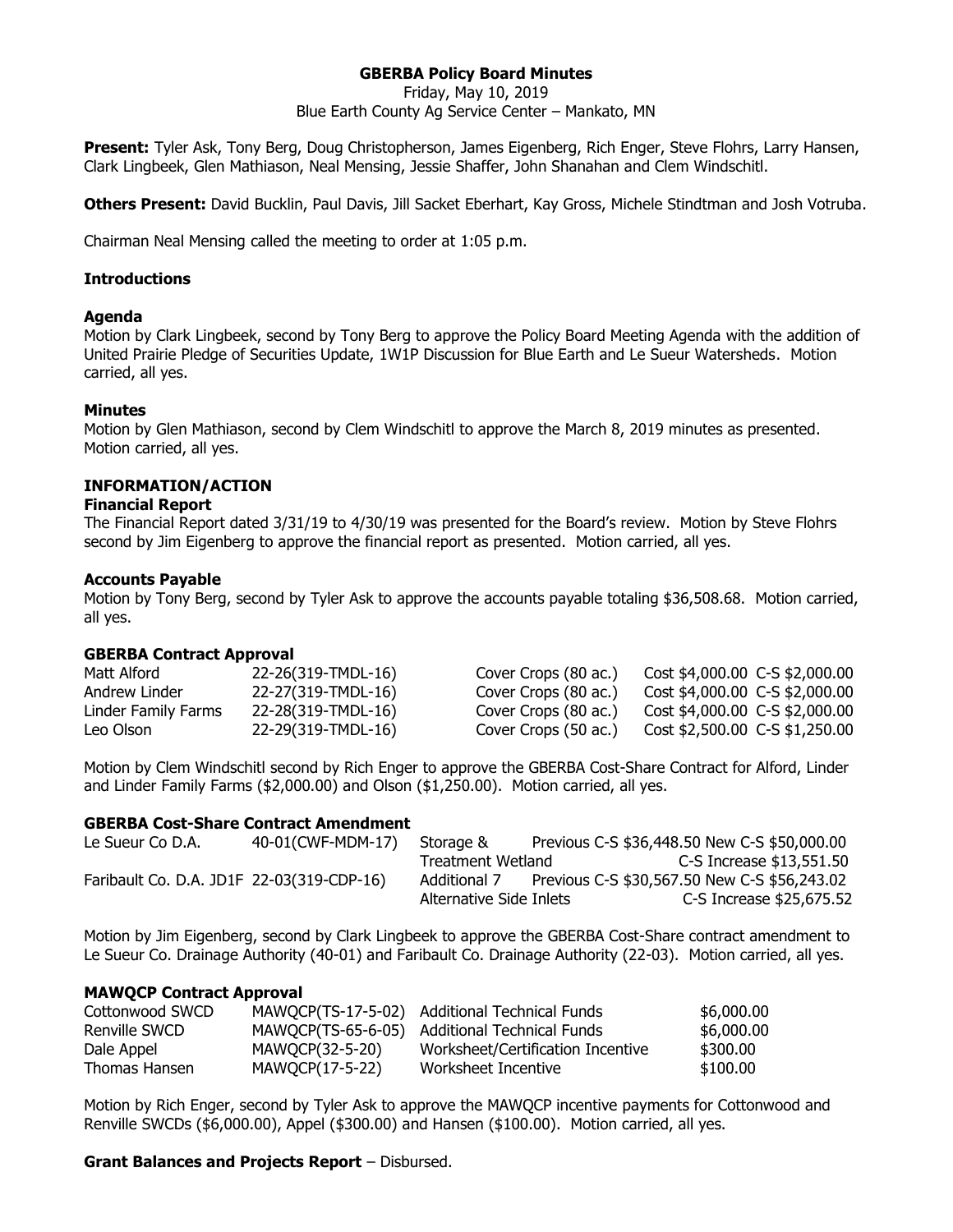# **PAGE 2 GBERBA POLICY MINUTES MAY 10, 2019**

# **July Policy/Technical Meeting Presentation Ideas**

Discussion on having a One Watershed One Plan (1W1P) overview and discussion of when the Blue Earth and Le Sueur Watersheds should be moving forward. Overview by BWSR staff on 1W1P and discussion on Blue Earth and Le Sueur Watersheds planning on what their time schedule would be to start the competitive process.

Soil Health Team will be in the afternoon of the Policy/Technical Meeting.

At this time the date for the meeting is Friday, July 19 starting at 9:30 a.m. in Faribault County.

# **BWSR - Multipurpose Drainage Grant Amendment**

Motion by Glen Mathiason second by Doug Christopherson to approve the amendment for the BWSR Multipurpose Drainage Grant to include CAP 130 Drainage Water Management Plan and 587 Structure for Water Control and request a Work Plan update. Motion carried, all yes.

## **Pledge of Securities – United Prairie Bank**

Motion by Clem Windschitl, second by Jim Eigenberg to approve the updated Pledge of Securities – United Prairie Bank with the description of Original Value \$250,000 and Value Pledged \$50,000. Motion carried, all yes.

## **Coordinator Report**

# **MN Agricultural Water Quality Certification Program**

Update on progress made in areas 5 and 6 – See Certification Specialist Reports.

## **2016 MPCA – 319 Drainage Grant**

An Outreach Booklet has been printed and will be sent to Drainage staff and elected officials to see conservation opportunities and potential in drainage systems. 319 Drainage Grant: Side inlet structures 50% cost share. These are federal dollars matched by state or local dollars.

# **2017 MPCA 319 Grant - Cover Crops and Alternative Tile Intakes**

An Implementation Policy Paper for the grant titled "Greater Blue Earth River Basin TMDL Implementation" has been developed and reviewed at the Technical meeting. This guidance document will be posted on the GBERBA website.

Cover crops: \$50.00 dollars per acre maximum, 50% cost share maximum (\$ 25.00 ac.), 80 acre size maximum per owner. Prioritization required. Alternative intakes: Rock and pattern tile. \$500.00 maximum and 50% cost share. These are federal dollars and require state or local match. Perforated risers, broom and other water quality intakes: \$200.00 maximum and 50% cost share. These are federal dollars and require state or local match.

# **The grant amendment has been completed and all remaining cost share for projects including Alternative intakes, Side inlets, and Cover crops will be at 50% cost share. New grant policy papers have been generated.**

# **2017 CWF Grant- Multipurpose Drainage Management**

Multipurpose Drainage Management **-** \$301,200: Projects for this Drainage Grant will need to be located in public ditch sheds. **GBERBA member entire counties are eligible**. Priority parameters are developed to identify the eligible ditches. A guidance policy sheet is online.

# **One Watershed One Plan Planning Grants, Watonwan Watershed**

The Watonwan 1W1P Project is in full swing completing the plan language. The Advisory Committee has now met two times with good progress being made on the Issues Table.

#### **MPCA Grant Opportunity**

GBERBA applied for a MPCA 319 round two cover crop focused grant. We received notification that the GBERBA application was not funded.